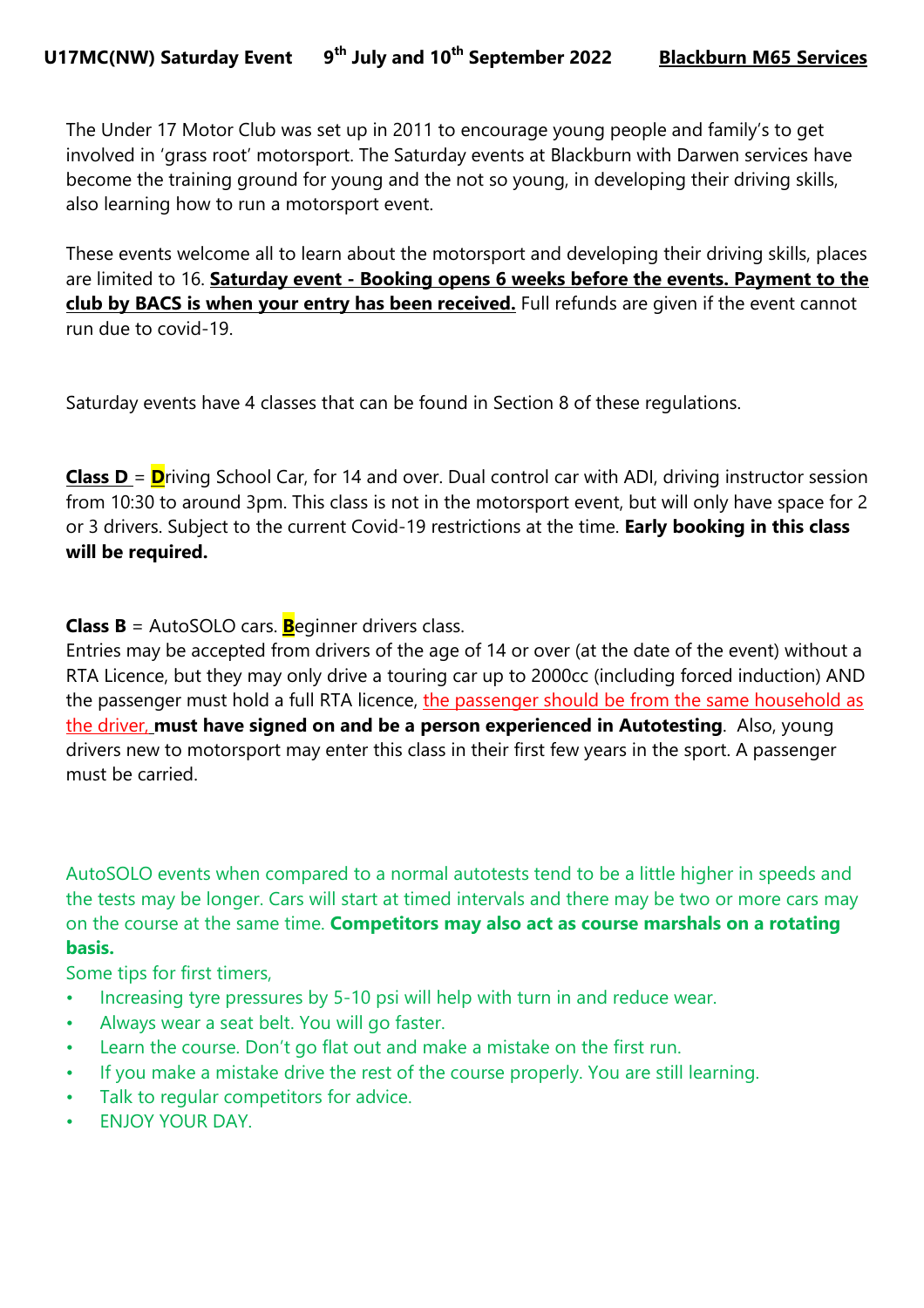### M65 Junction 4 Autosolo/Autotest events, organisers statement – December 2021

All advice from Motorsport UK and Public Health England/NHS will be continuously monitored prior to each event.

The venue is an open-air truck park at a motorway services that is open to all cars and trucks on the M65 motorway and the local traffic, on the local road. Limited catering, but FULL toilet facilities are available on site. The numbers expected at each event is a maximum of around 40. This number is small when compared to the numbers using the services on any one day and is an insignificant extra risk.

Those attending are normally fit and healthy, for the tasks required.

Any final instructions to drivers and marshals will contain the latest health message at that time and the **event** cancellation will always be an option.

COVID-19 Wearing of Face Masks - WEF December 2021: – In High density areas – Compulsory: - All Enclosed areas; including Incident intervention. The guidance applies to anyone aged 6 years or over.

Lower density areas – Compulsory unless occupants reside in the same household or socially distanced (+2m), including Paddock / service areas, Test starts and Marshal posts.

Due to Covid-19 management, the following will apply; AutoSOLO. & Production Car Autotest. The passenger should be from the same household/bubble as the driver.

Also see,

https://www.motorsportuk.org/wp-content/uploads/2020/05/getting-motorsport-back-on-track-club-sportappendix-v18-may-2020.pdf

Competitors - ALL DRIVERS:

- Bring your own yellow/orange HiViz tabard and hand cleaning gel/wipes/gloves/masks as needed.
- Print all the Final instructions yourself and bring them with you.
- Any driver involved in an incident must indicate that they are OK by signalling with a "thumbs up" at the front windscreen at the earliest opportunity to the approaching marshal.
- If competitors can safely exit the vehicle, they should do so, then stand in a suitable safe location and respect social distancing.
- Social distancing to be respected at the venue and whilst walking sections/ tests.
- Also note that you agree to this:-I am not currently experiencing any symptoms of COVID-19 and have not been in contact with anyone showing symptoms within the last 14 days, except as a healthcare professional. If after submitting this form I do come into contact (except as a healthcare professional) with someone with COVID-19 or if I start to exhibit any of the signs indicating that I may be infected I will immediately withdraw from the Event, notify Motorsport UK and ensure that my close contacts also do not attend. Should I become ill at or start to exhibit COVID-19 symptoms at the Event I shall withdraw safely and notify the Secretary of the Meeting by telephone / SMS accordingly including identification of those others who I have come into contact with at the Event.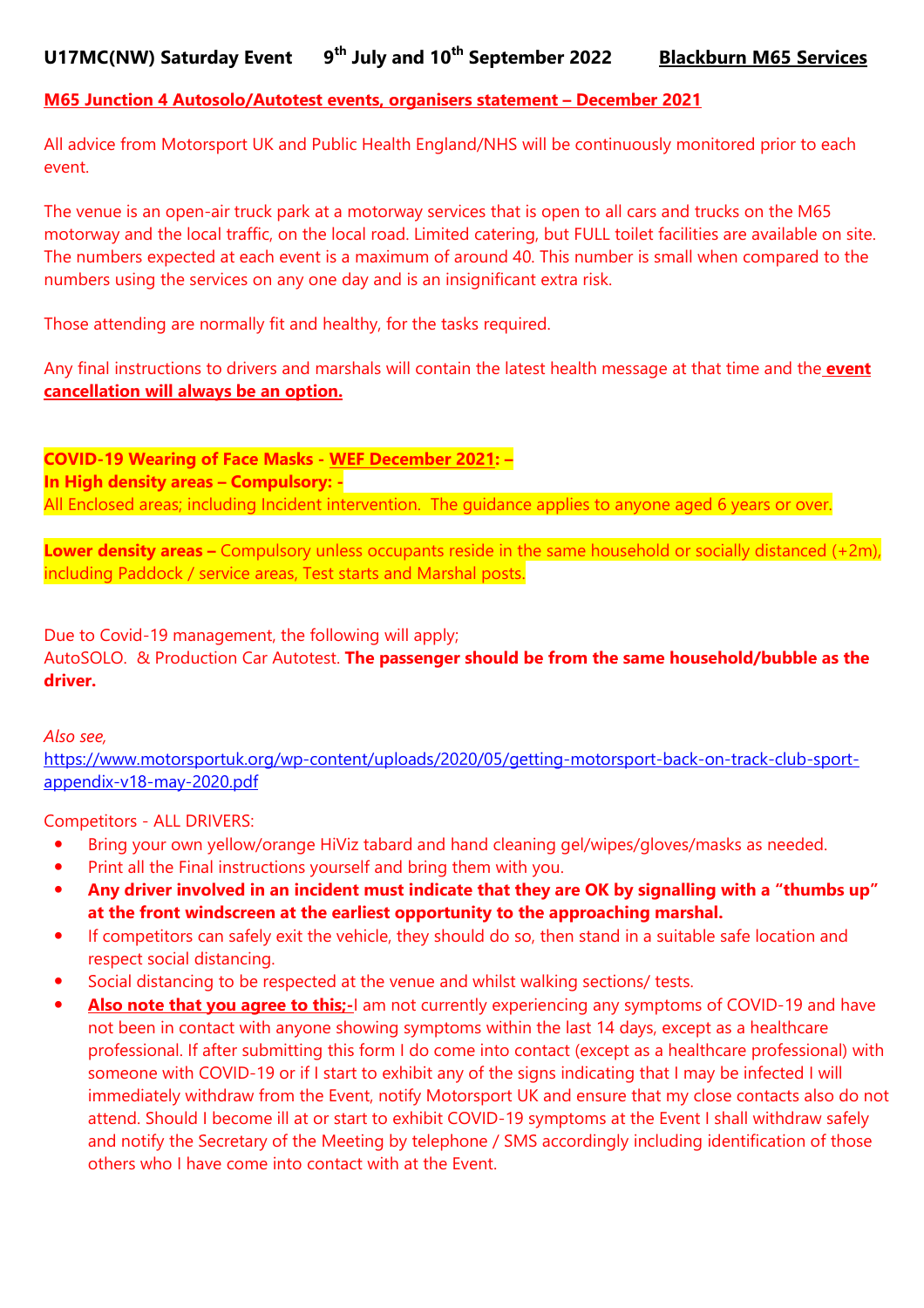# CLUBMANS PRODUCTION CAR AUTOTEST and AutoSOLO SUPPLEMENTARY REGULATIONS.

A copy of these supplementary regulations is available online at www.anwcc.co.uk and www.sd34msg.org.uk. You may also register online for the ANWCC and SD34 Championships.

# Please follow this link to your online entry; Fill in all fields.

https://autotest.sapphire-solutions.co.uk/register.php?sitename=U17MCNW

| autotest.sapphire-solutions.co.uk/register.php?sitename=U17MCNW                                                                                                                                         |      |                                  |                                     |                               |                                                                                                 |                                 |        |              |
|---------------------------------------------------------------------------------------------------------------------------------------------------------------------------------------------------------|------|----------------------------------|-------------------------------------|-------------------------------|-------------------------------------------------------------------------------------------------|---------------------------------|--------|--------------|
| Entry Management <del>▼</del><br>nformation $\blacktriangledown$                                                                                                                                        |      | Event Setup $\blacktriangledown$ |                                     | Event Management <del>▼</del> | <b>Live Results</b>                                                                             | <b>Export Results</b><br>Logout |        |              |
| <b>Entry Registration</b><br>Held under the General Regulations of Motosport UK (incorporating<br>the provisions of the International Sporting Code of the FIA) and<br>these Supplementary Regulations. |      |                                  |                                     |                               | Pre-Event Declaration Form                                                                      |                                 |        |              |
| Event:<br><b>Details</b>                                                                                                                                                                                |      |                                  | 2022-02-12 U17MC NW PCA & AS 12 v * |                               | Event Type:                                                                                     | Select Event Type               |        | $\checkmark$ |
| Driver's Name:                                                                                                                                                                                          |      |                                  |                                     |                               | <b>Competition Licence Number:</b>                                                              |                                 |        |              |
| Gender:                                                                                                                                                                                                 | Male |                                  | Female                              |                               | Age Group:                                                                                      | Adult                           | lunior |              |
| Motor Club:<br>Membership No:                                                                                                                                                                           |      |                                  |                                     |                               | Championship: (Multi Select or<br>Clear Selection by holding down<br>the CTRL key and Clicking) | ANWCC<br><b>SD 34 MSG</b>       |        |              |
| <b>Email Address:</b>                                                                                                                                                                                   |      |                                  |                                     |                               | Contact Number:                                                                                 |                                 |        |              |
| Postal Address:                                                                                                                                                                                         |      |                                  |                                     |                               | Postcode:                                                                                       |                                 |        |              |
| Next of Kin's Name:                                                                                                                                                                                     |      |                                  |                                     |                               | Next of Kin's Contact Number:                                                                   |                                 |        |              |
| Navigator/Passenger or<br>Parent/Guardian:                                                                                                                                                              |      |                                  |                                     |                               | <b>Competition Licence Number:</b>                                                              |                                 |        |              |
| Gender:                                                                                                                                                                                                 | Male |                                  | Female                              |                               | Age Group:                                                                                      | Adult                           | lunior |              |
| Motor Club:                                                                                                                                                                                             |      |                                  |                                     |                               | Championship: (Multi Select or<br>Clear Selection by holding down                               | <b>ANWCC</b><br>SD 34 MSG       |        |              |
| Membership No:                                                                                                                                                                                          |      |                                  |                                     |                               | the CTRL key and Clicking)                                                                      |                                 |        |              |
| Email Address:                                                                                                                                                                                          |      |                                  |                                     |                               | Contact Number:                                                                                 |                                 |        |              |
| Postal Address:                                                                                                                                                                                         |      |                                  |                                     |                               | Postcode:                                                                                       |                                 |        |              |
| Next of Kin's Name:                                                                                                                                                                                     |      |                                  |                                     |                               | Next of Kin's Contact Number:                                                                   |                                 |        |              |

Select the correct event Date, Type and fill in all fields, if you cannot submit you have missed a field! Your entries will be provisional. Once the BACS payment has been received, it is a fully completed entry. Under 17 Motor Club Northwest Sort code; 77-76-05 Account; 44644968 The entry fee is £35 per competitor. Class D £100 No entries or payment will be accepted on the day.

Marshals Please follow this link to your online registration. Numbers will be limited due to Covid. https://autotest.sapphire-solutions.co.uk/marshalreg.php?sitename=U17MCNW

| <b>Registration</b><br>Register your Role<br>Select an event and click the "Details" button to show each event's information.<br>PCA & AS (11th September)<br>Event:<br>$\vee$ $\vdash$<br><b>Details</b><br>Marshal's Name:<br>Marshal Registration Number:<br>Age Group:<br>Adult<br>Junior<br>Contact Number:<br>Email Address:<br>Postal Address and Postcode: |  |
|--------------------------------------------------------------------------------------------------------------------------------------------------------------------------------------------------------------------------------------------------------------------------------------------------------------------------------------------------------------------|--|
|                                                                                                                                                                                                                                                                                                                                                                    |  |
|                                                                                                                                                                                                                                                                                                                                                                    |  |
|                                                                                                                                                                                                                                                                                                                                                                    |  |
|                                                                                                                                                                                                                                                                                                                                                                    |  |
|                                                                                                                                                                                                                                                                                                                                                                    |  |
| Next of Kin's Name:<br>Next of Kin's Contact Number:                                                                                                                                                                                                                                                                                                               |  |
| Role:<br>Select Role<br>$v -$                                                                                                                                                                                                                                                                                                                                      |  |
| I confirm that I am happy for the information I provide to be used within the administration of the Live Results System. Privacy Policy                                                                                                                                                                                                                            |  |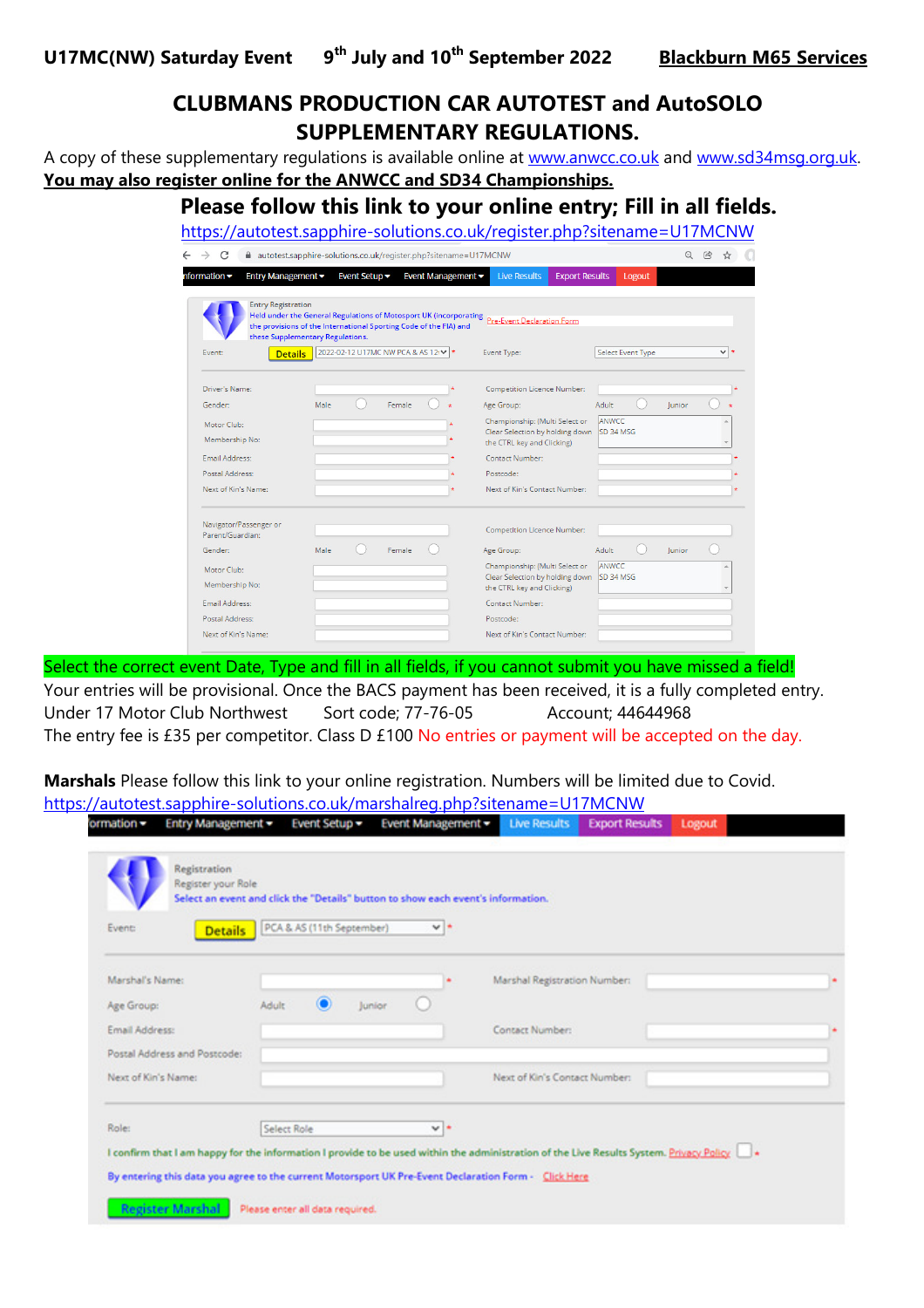At AutoSOLO and Production Car Autotest's you bring your own car to drive on the events. Many clubs members parent's also drive the car as having fun at a motorsport event can be infectious! Motorsport cars need not cost a fortune, many drivers use cars that cost them under £1000. Tyres again can last several events depending how you drive. With entry fees typically £35 to £50 per event, a whole season of motorsport which may be 8-10 events per year, can be had, for two drivers for under £1000 per year.

All competitors (and some passengers) need to hold a Motor Club membership card. If you are not already a member of a motor club then the following may be of interest to you.

Boundless by CSMA  $£29$  https://www.boundless.co.uk/signup Accrington MSC £5 Single, Joint £10 includes all children under 17 https://form.jotformeu.com/taxsmith/accrington-motor-sport-club-members

Under 17 Motor Club £5 per year for 2 adults and all family members under 21. http://www.u17mc-northwest.org.uk/Adobe/2020%20Membership%20form.pdf

# RS Clubman Licence

All competitors (and some passengers) need to hold a new **RS Clubman licence** as a minimum, in order to compete in a Motorsport UK permitted event. This licence is free of charge and will allow you to compete in the following events run on a Motorsport UK Clubman Permit:

- Autocross/Clubcross (inc. Minicross)
- Autotest/Autosolo
- Trials
- Cross Country
- Road & Navigational Rallying (inc. 12 Car & Scatter)

In order to apply online, you need to satisfy the below criteria:

• You are medically fit to compete in motorsport

**APPLY ONLINE NOW** or use this link - https://rsclubman.motorsportuk.org/

No Awards for all events. We are trying to keep the entry fees low for all drivers. Please register for the ANWCC and SD34 Championships. www.anwcc.co.uk SD34 MSG - https://form.jotform.com/203073542463349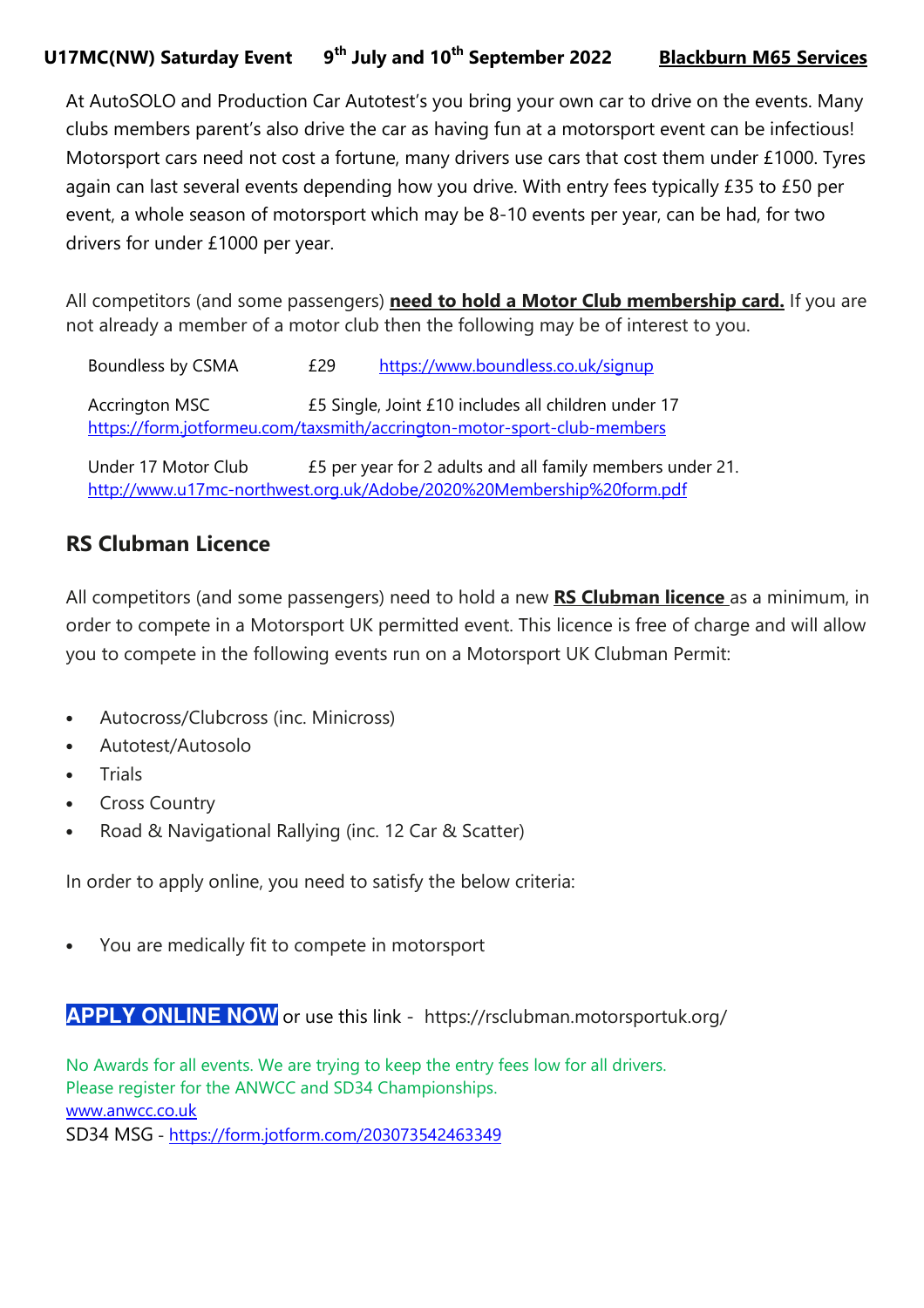# Saturday night for both events!

All club members, Competitors and Marshals from the Saturday event are invited to;

Social night, open to all members from 5pm to 9pm. Pie and Peas served at 6:30pm.

Potato and Meat pie or Cheese and Onion is an option, please book. stj12@tiscali.co.uk

Pre booking required for food and Covid numbers.

# Peel Park Hotel, Turkey St, Accrington BB5 6QT

# Directions from Blackburn Services;

Take M65 towards Burnley. M65 Motorway Junction 8 Take the A56 to Manchester. ½ a mile take the A679 to Accrington. 1.2 mile just before the first set of traffic lights turn left onto Alice St 300M just after school turn left onto Turkey St. 200M to pub car park.

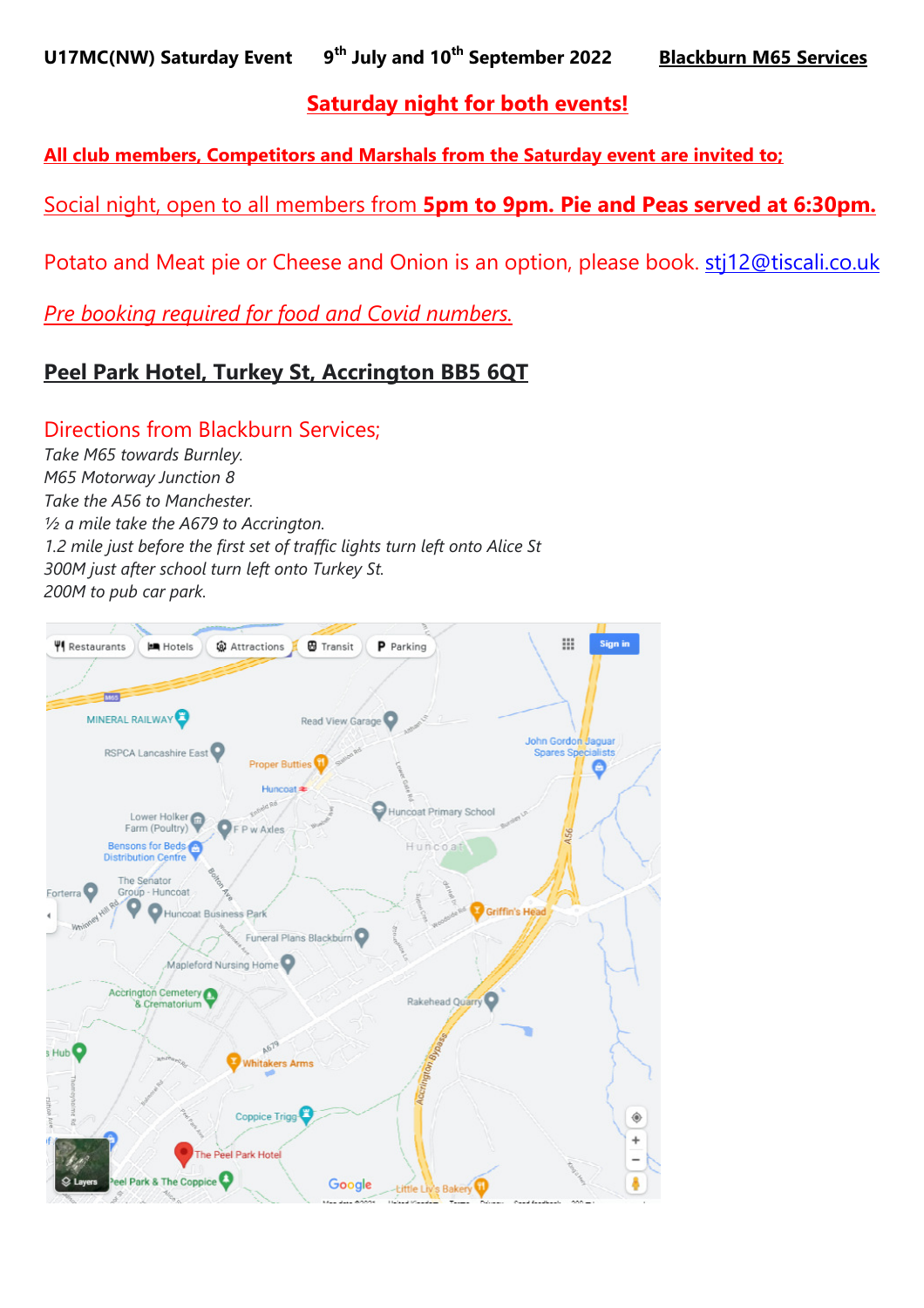### 1. ORGANISATION

The Under 17 Motor Club North West will organise a Clubman's Production Car Autotest and AutoSOLO on 12<sup>th</sup> February 2022 at M65 Motorway Services, Junction 4, Blackburn. Food is available on site. Toilets and hand washing will be available inside the services.

### 2. THE EVENT

This will be held under the General Regulations of Motorsport UK (incorporating the provisions of the International Sporting Code of the FIA), these Supplementary Regulations and any written instructions the promoting club may issue for the event.

### 3. MOTORSPORT UK CLUBMANS PERMIT NOS.

Motorsport UK Clubmans Permit No. 126685 and 126684 have been issued for the event on Saturday 9th July 2022 Motorsport UK Clubmans Permit No. 126690 and 126689 have been issued for the event on Saturday 10th September 2022

## 4. ELIGIBILITY

The event is open by initial invitation to all fully elected members of the promoting club, and

- ANWCC Regional Association Championship contenders.
- Accrington Motor Sport Club,
- Boundless by CSMA Club,
- Formula 1000 Rally Club,
- Entry is also open to members of other Motorsport UK registered clubs to a total of 15 clubs, allocated on first come first served (Subject to D11.1). Priority will be given in order of receipt of fully paid entries.
- All competitors (and some passengers) must produce a valid Club membership card and RS Clubman Competition licence (as a minimum). This licence is free of charge and can be obtained from Motorsport UK. You may also register for the ANWCC and SD34 Championships. Anyone who is not a member of one of the above clubs may apply for membership of the Under 17 Motor Club (NW) on the day, giving membership until 31 December 2021.

## AutoSOLO class B and PCA.

Entries may be accepted from drivers of the age of 14 or over (at the date of the event) without a RTA Licence, but they may only drive a touring car up to 2000cc (including forced induction) (M17. & M22.) AND the passenger must hold a full RTA licence, the passenger should be from the same household as the driver, must have signed on and be a person experienced in Autotesting.

- PCA class A The Production Car Autotest, will include up to four reverse manoeuvres.
- Drivers and passengers will marshal during the day.

## 5. CHAMPIONSHIPS

The events will be a round of ANWCC and SD34MSG Championships.

#### 6. PROGRAMME.

Six weeks before the event. Saturday night 8PM. the entry system will go live. Six days before the event Sunday night entries close.

Arrive at the event at 10:30am – See the Final Instructions sent out at least, 2 days before the event. Signing on, by submitting the entry form, you have deemed to agree and abide by Motorsport UK current signing on and Covid -19 requirements. Any competitor not arrived by 11:00 may be disqualified. First test starts at 12:00 Approx. The event is scheduled to finish at approx. 15:30.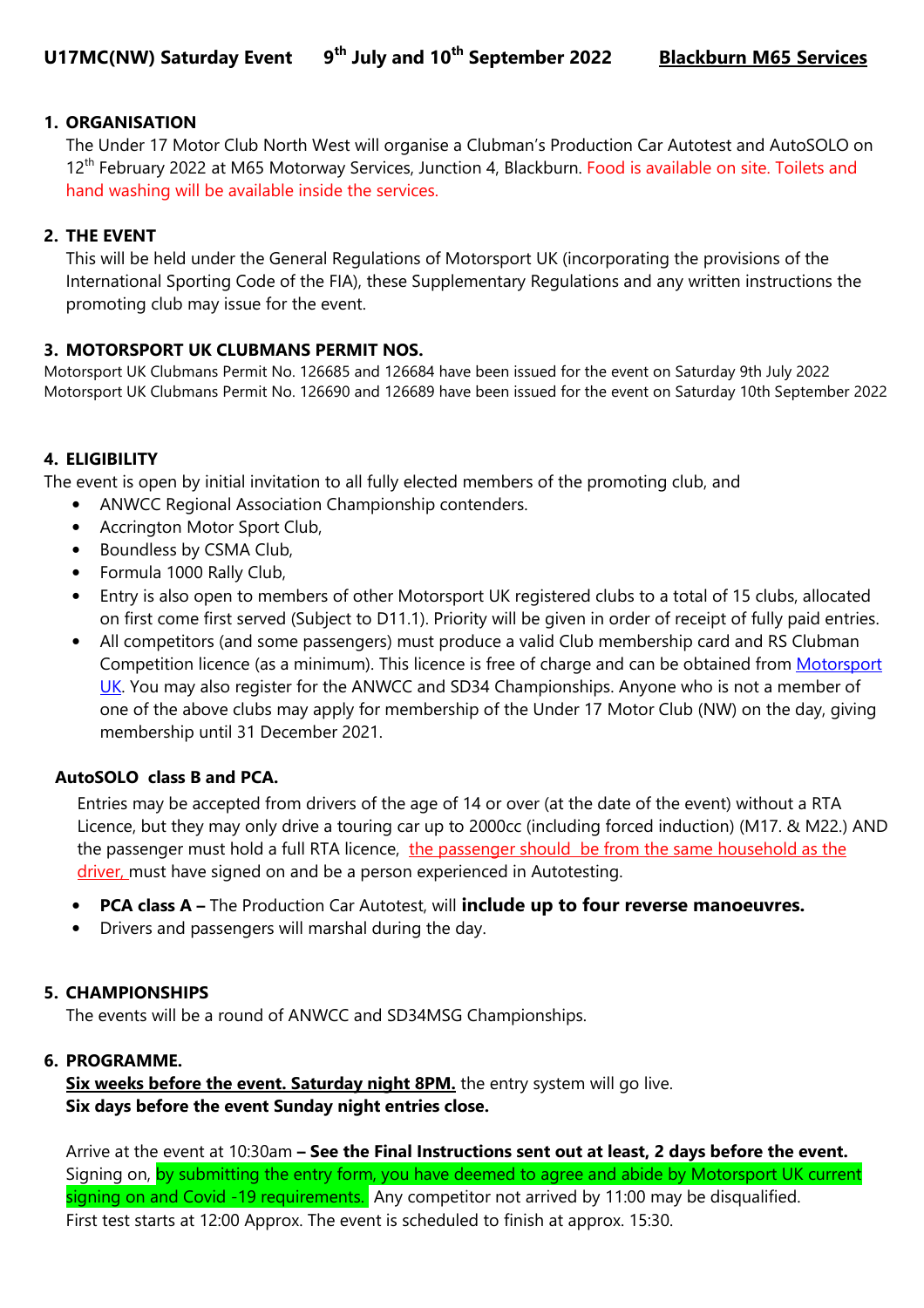### 7. TECHNICAL REQUIREMENTS

All cars must comply with the Road Traffic Act and the relevant Motorsport UK Technical Regulations. Cars should be currently registered. Proof of tax, insurance and MOT certificate (or vehicle registration document for cars under 3 years old) must be available at scrutineering. All cars should be driven to the event – see note below regarding stage rally cars. All cars must compete on road legal tyres.

PCA-rally prepared cars need not be taxed, insured or driven to the event but must present a valid MOT certificate.

### 8. CLASSES

**Class A** = PCA Cars -  $\mathbf{A}$ spiring drivers class.

- PCA Will include up to 4 reverse maneuvers Entries may be accepted from drivers of the age of 14 or over (at the date of the event) without a RTA Licence, but they may only drive a touring car up to 2000cc (including forced induction) (M17. & M22.) AND the passenger must hold a full RTA licence, the passenger should be from the same household as the driver, must have signed on and be a person experienced in Autotesting.
- The PCA event (closed cars only) would be for any drivers that wished with no more than a maximum of 4 reverse maneuvers. A passenger must be carried.

**Class B** = AutoSOLO cars. **B**eginner drivers class.

- **Class B** = AutoSOLO cars. Entries may be accepted from drivers of the age of 14 or over (at the date of the event) without a RTA Licence, but they may only drive a touring car up to 2000cc (including forced induction) (M17. & M22.) AND the passenger must hold a full RTA licence, the passenger should be from the same household as the driver, must have signed on and be a person experienced in Autotesting. Also, drivers new to motorsport may enter this class in their first year in the sport. A passenger must be carried.
- This class is for new drivers and first timers.

**Class C** = AutoSOLO cars. **C**ompetent drivers class.

Entries may be accepted from Drivers who are aged 17 years and over who hold a full RTA Licence. A passenger is optional, if one is carried it must be for all tests. Due to Covid-19, Only those at the same house/bubble shall be carried.

**Class D** =  $\mathbf{D}$ riving School car. Dual control car with ADI, driving instructor session. Not in the motorsport event.

**9. AWARDS** - No Awards will be given during the Covid-19 pandemic.

#### 10. ENTRY

The entry list opens on publication of these Supplementary Regulations and closes finally on the Sunday preceding the event. Please contact the organisers, to withdraw your entry by this date for a full refund. You **Must** enter online here-

https://autotest.sapphire-solutions.co.uk/register.php?sitename=U17MCNW

Select the correct event Date, Type and fill in all fields, if you cannot submit you have missed a field!

 Your entry will be provisional. Once the BACS payment has been received, it is a fully completed entry. Under 17 Motor Club Northwest Sort code; 77-76-05 Account Number: 44644968

The entry fee is £35 per competitor. No entries or payment will be accepted on the day.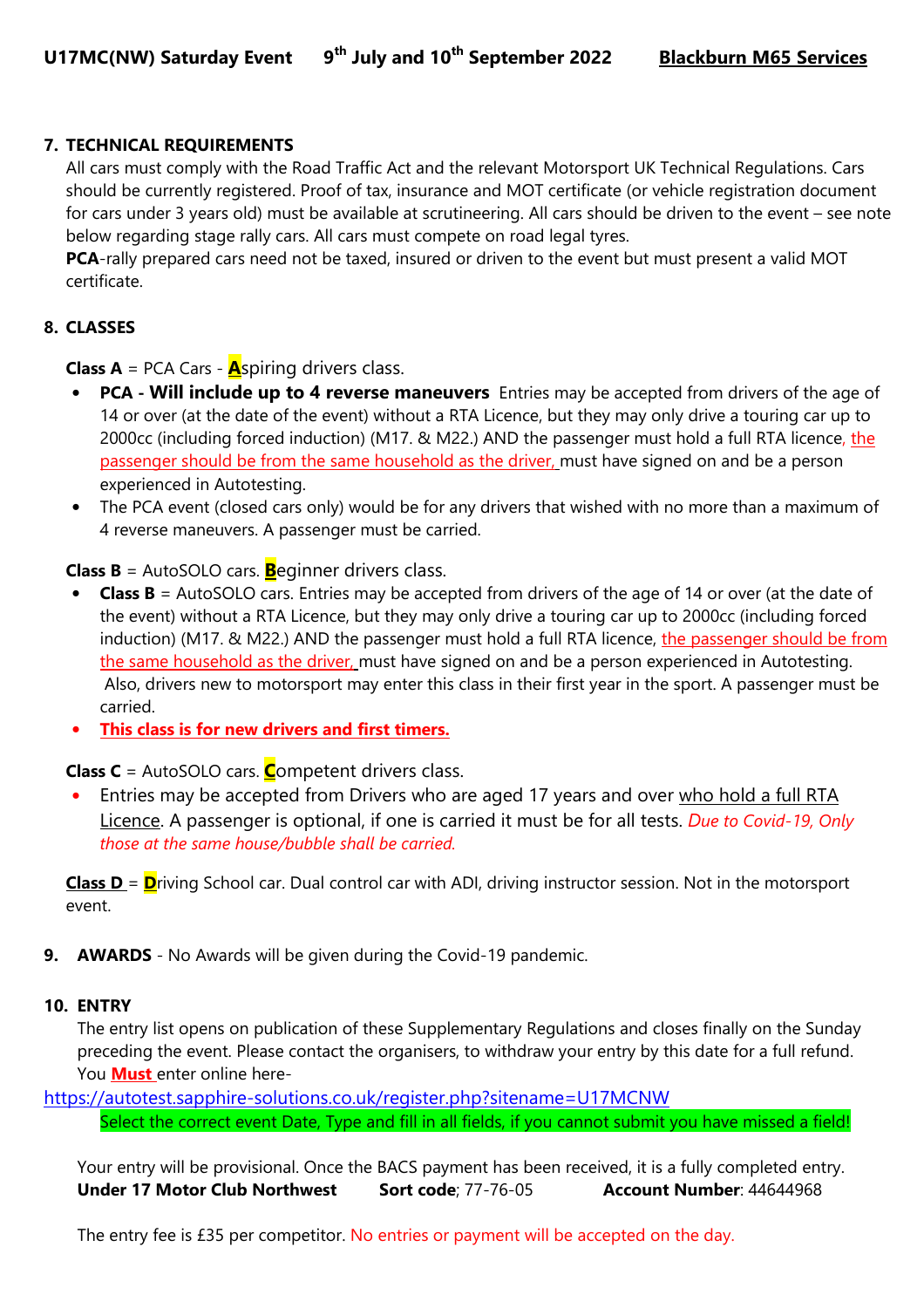A limited number of places are available in a Driving School car with an instructor for a fee of £100 this must be booked and paid for at least 14 days before the event. These will only take place if Covid-19 restrictions allow.

These regulations update any previous regulations for the event due to Covid-19 issues.

11. **Entries** - The maximum entry for the meeting including reserves is 16, the minimum is 5.

#### 12. OFFICIALS

| Clerk of Course          | - Steve Johnson                                               |
|--------------------------|---------------------------------------------------------------|
|                          | Secretary of the Meeting - Gail Millward-Jackson 07956 084766 |
| <b>Entries Secretary</b> | - Gail Millward-Jackson 07956 084766                          |
| Covid-19 Officer         | - Jim Livesey                                                 |

#### 13. OTHER SENIOR OFFICIALS: -

| Club Steward:    | - Greg Holden. |
|------------------|----------------|
| Chief Timekeeper | - Jim Livesey  |
| Chief Marshal:   | - Jim Livesey  |
| Scrutineer:      | - Jim Livesey  |

#### 14. MARKING AND PENALTIES.

| Time taken completing the course                      | Actual time taken                       |
|-------------------------------------------------------|-----------------------------------------|
| Striking a cone or barrier or any other course marker | 5 seconds per offence                   |
| Failure to stop astride the stop line                 | 5 seconds                               |
| Taking an incorrect route on any course (Wrong Test)* | Maximum Time                            |
| Completing a test in a time exceeding the maximum     | Maximum Time                            |
| Maximum time PCA. & AutoSOLO                          | Quickest time in class for that course, |
|                                                       | plus 40 seconds                         |

• If a driver returns to the point of their mistake, and then completes the test correctly, a wrong test does not apply.

New for this year – 2022, all runs to count.

#### 15. GENERAL RULES:

- PCA-Cabriolet/Sports Cars will compete with the hood erected or a hardtop fitted.
- For Saloon cars and cabriolet/Sports Cars competing with the hardtop fitted if the driver holds a valid, non-provisional RTA Licence the passenger must be 12 years or over, be at least 135cms in height and must have signed on. **Should be from the same household as the driver.**
- Competitors will start in their own time upon clearance from the timekeeper. Timing will start when the front wheels cross the timing line. Timing will stop when the front wheels cross the flying finish line. The car must stop astride the stop line if further penalty is not to be incurred.
- In the PCA, class A and AutoSOLO class B & C, the run with the slowest time on each day, including penalties, will be discarded, in calculating the results.
- In the event of a tie the fastest run of the first course will determine the tie, and then the fastest on the second course, etc. until the tie is resolved. To be classified as a finisher, competitors must start at least one run at all courses or as per Motorsport UK General Regulations.
- The competitor will observe all instructions from the marshals or driving instructor.
- All drivers and passengers must marshal when required. Failure to do so without the Clerk Of Course/Chief Marshal's permission will be a maximum score for that/those tests.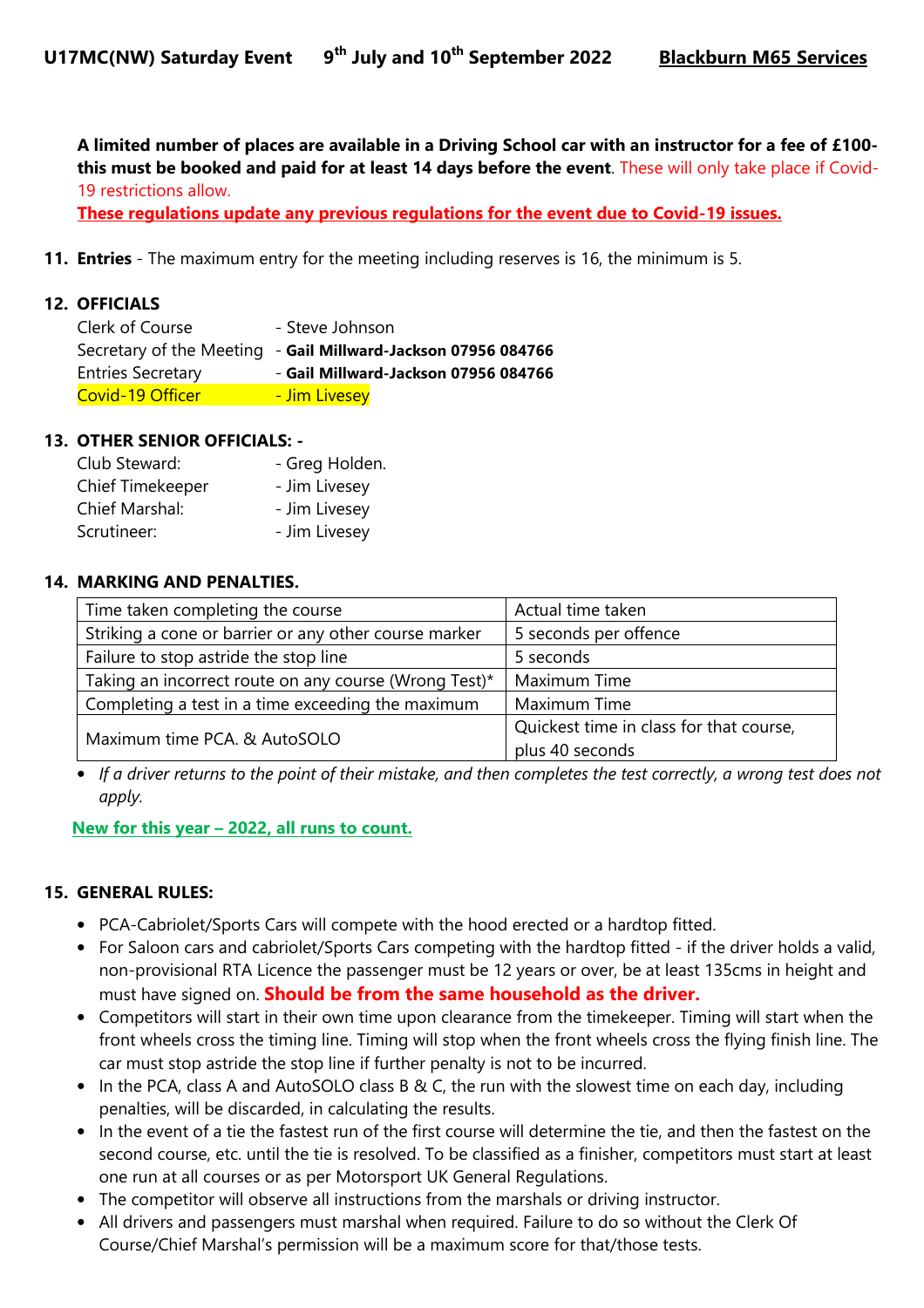# U17MC(NW) Saturday Event 9<sup>th</sup> July and 10<sup>th</sup> September 2022 Blackburn M65 Services

- Drivers must proceed directly to the marshalling location when required.
- Test diagrams will be emailed to competitors with the Final Instructions. Please print your own copy and bring to the event. All competitors will have an opportunity to walk each test layout before timed runs start for that course.
- Each driver will have two or more runs at each layout. The number of predicted runs will be announced at the drivers briefing; runs are dependent on weather conditions and delays on the day.
- Timing: This event will use an app timing system https://autotest.sapphire-solutions.co.uk/guide.php?sitename=U17MCNW Download the app to your smart phone. It will allow you to look at the results as they happen, any error that you spot, please contact the officials at the start and finish as soon as you notice the error. Drivers must record their own time from the timekeeper.
- 16. IDENTIFICATION: Competitors will be identified by numbers. A template will be emailed to you with the Final Instructions. Please print your own number and bring to the event. Your number should be clearly displayed in the driver's side rear window or nearest equivalent.

## 17. GENERAL REGULATIONS

The Motorsport UK General Regulations apply as written except for the following amendments:-

- M2 Judges of Fact: All officials, and competitors while acting as marshals, will be judges of fact for the purposes stated in M2.2
- M11.3 a vehicle may be entered three times, **drivers should be from the same household.** No driver may drive more than one car.
- Table M.7 Penalties shall be applied as SR14 above.
- M6.6 Markers may be less than 1 metre in height.

#### 18. RESULTS:

Provisional results will be available throughout the event through the event timing app (see SR 15 above) and as soon as possible at the end of the event, please remember social distancing, at which point any protest must be lodged in the correct manner, in accordance with C5, within 30 minutes. Otherwise results will become final. Results will be sent via email according to D26.1.3. If you wish to receive copies of results by post, please include a stamped addressed envelope with your entry.

- 19. If you need to contact any officials please do so before 9 pm. All details of tests and car numbers, will be in the Final Instructions. Please print your own copy of the tests and car number and bring to the event. If you need assistance in finding the venue please contact one of the Officials. Final instructions and entry lists will be issued during the week leading up to the event.
- 20. USE OF MOBILE PHONES For the purposes of the safe running of the event the use of hand held mobile phones by **driving** competitors in the test area is prohibited, whilst queuing before the start of a test or returning to the paddock area. Any competitor found to be in breach of this regulation may be disqualified from the event.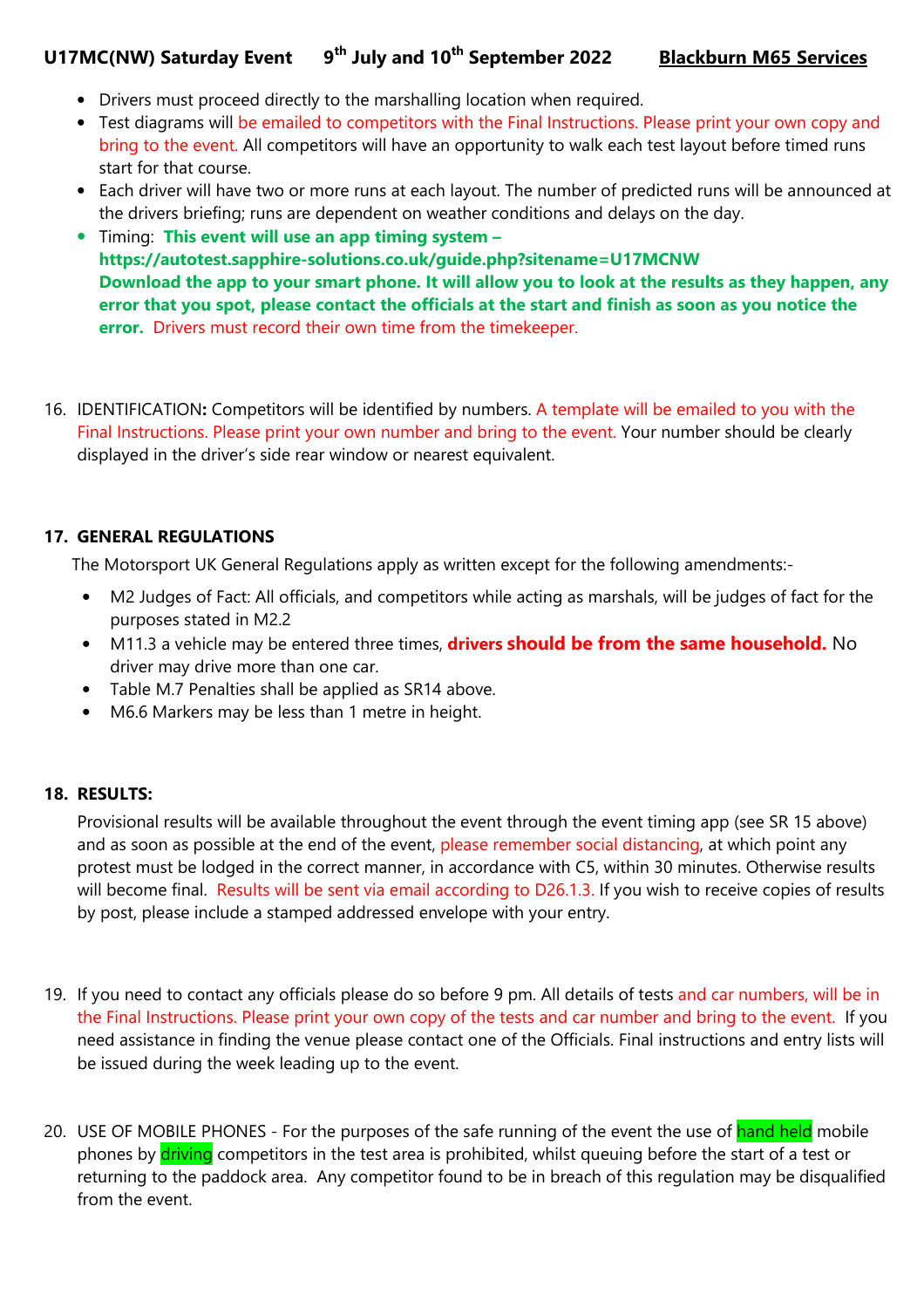- 21. INSURANCE EXCESS In the event of a claim having to be made for damage caused to third party property by any Competitor, the Organisers of the event will pass on the insurance excess under the Motorsport UK Master Policies (currently £450 per incident) to the competitor(s) involved.
- 22. Data In accordance with latest General Data Protection Regulations (GDPR) the information you give us will be used only for the purpose of running U17MC(NW) events and its activities. You will only receive communications from us that are relevant to the events you enter. Photographs may be taken at this event (and others in the programme) and shared, including on social media. Please advise the organiser if you do not wish to have your photograph taken.
- 23. Did you put your entry in? If so please check the link below, is it listed for the correct date?

#### https://autotest.sapphire-solutions.co.uk/entry.php?sitename=U17MCNW&sel\_type=0

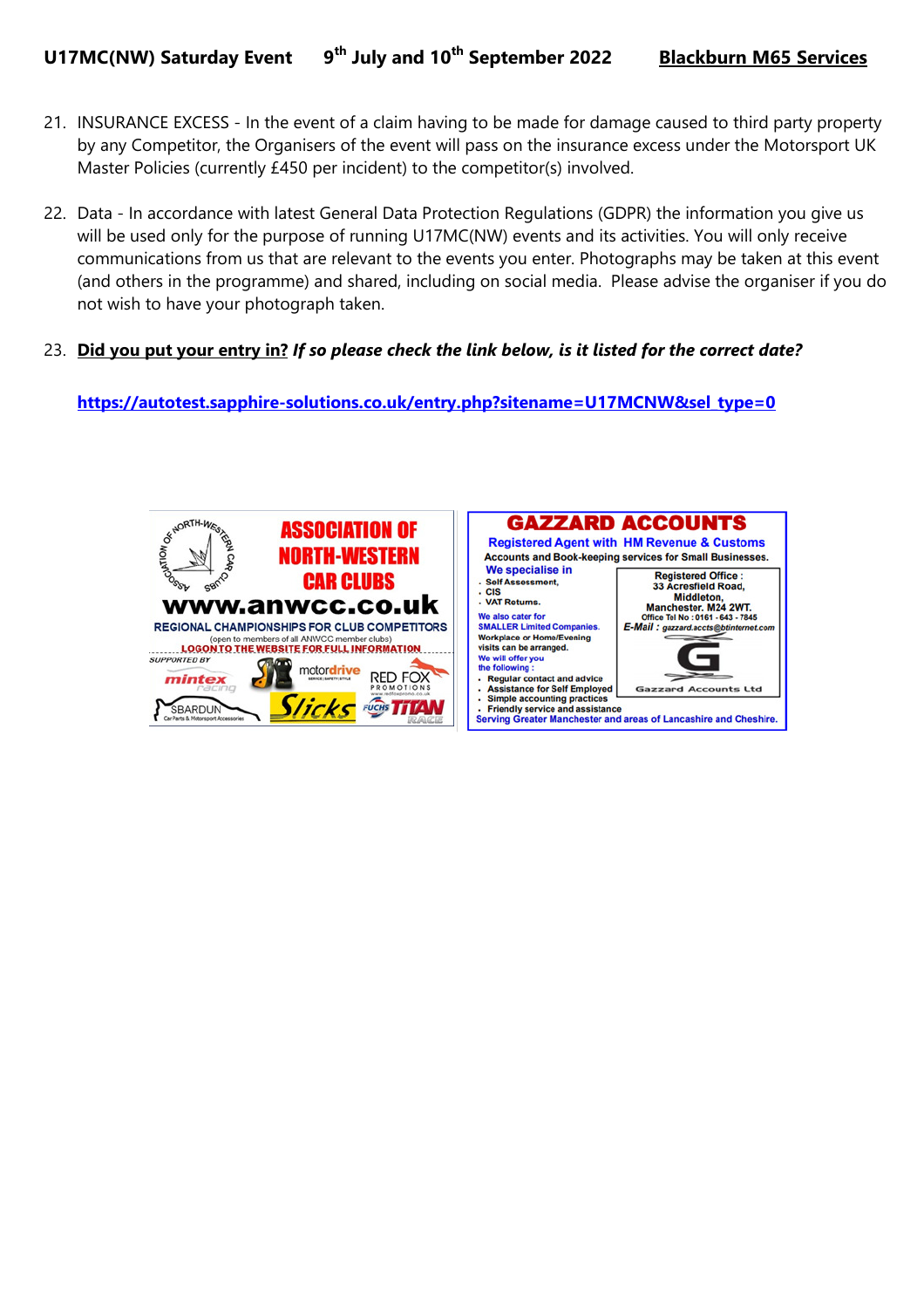### ENTRY FORM

Held under the General Regulations of Motorsport UK (incorporating the provisions of International Sporting code of the FIA), these supplementary regulations and any written instruction the club may issue for the event.

|                                 | Entry fee of £35.00 (each event)<br>+ Under 17 Motor Club North West membership (if required) |                                                                               | must be booked 14 days in advance. These will only take place if Covid-19 restrictions allow.                                                                                                                                            | £100<br>£35<br>£5 |  |
|---------------------------------|-----------------------------------------------------------------------------------------------|-------------------------------------------------------------------------------|------------------------------------------------------------------------------------------------------------------------------------------------------------------------------------------------------------------------------------------|-------------------|--|
|                                 | Driving School Car with instructor.                                                           |                                                                               |                                                                                                                                                                                                                                          |                   |  |
| Name (child):<br>Date of birth: |                                                                                               |                                                                               | Date of birth:                                                                                                                                                                                                                           |                   |  |
|                                 |                                                                                               |                                                                               | Name (child):                                                                                                                                                                                                                            |                   |  |
| Name (adult 1):                 |                                                                                               |                                                                               | Name (adult 2):                                                                                                                                                                                                                          |                   |  |
|                                 | I would like to apply for membership of Under 17 Motor Club (NW):                             |                                                                               | Single/Family - £5.00 until 31 <sup>st</sup> December 2022 (includes 2 Adults and all Children 21 & under)                                                                                                                               |                   |  |
|                                 | DO YOU HOLD A FULL RTA LICENCE?<br>(ROAD TRAFFIC LICENCE)                                     |                                                                               | YES / NO                                                                                                                                                                                                                                 |                   |  |
| Car Shared with                 |                                                                                               |                                                                               |                                                                                                                                                                                                                                          |                   |  |
|                                 |                                                                                               |                                                                               | Class C = AutoSOLO cars. - Competent class.<br>Class $D = Driving School car$ .                                                                                                                                                          |                   |  |
| Class Entered:                  |                                                                                               | Class $A = PCA$ with reversing.<br>Class B = AutoSOLO cars. - Beginner class. |                                                                                                                                                                                                                                          |                   |  |
|                                 | Turbo/Supercharger YES / NO                                                                   |                                                                               | Reg No:                                                                                                                                                                                                                                  |                   |  |
| Car                             | Make/Model:                                                                                   | CC:                                                                           |                                                                                                                                                                                                                                          |                   |  |
| <b>CLUB</b>                     |                                                                                               |                                                                               |                                                                                                                                                                                                                                          |                   |  |
|                                 | stamped addressed envelope.                                                                   |                                                                               | Note: This email address will be used for all correspondence. Confirmation of entry will only be provided by e-<br>mail. Results will also be provided by e-mail. If you wish to receive a copy of the results by post, please enclose a |                   |  |
| EMAIL:                          |                                                                                               |                                                                               |                                                                                                                                                                                                                                          |                   |  |
| TEL No.                         |                                                                                               |                                                                               |                                                                                                                                                                                                                                          |                   |  |
| <b>ADDRESS:</b>                 |                                                                                               |                                                                               |                                                                                                                                                                                                                                          |                   |  |
| <b>DRIVER:</b>                  |                                                                                               |                                                                               |                                                                                                                                                                                                                                          |                   |  |
| <b>ENTRANT:</b>                 |                                                                                               |                                                                               | Event Date:                                                                                                                                                                                                                              |                   |  |

# Please follow this link to your online entry; Fill in all fields.

https://autotest.sapphire-solutions.co.uk/register.php?sitename=U17MCNW

Select the correct event Date, Type and fill in all fields, if you cannot submit you have missed a field!

 Your entries will be provisional. Once the BACS payment has been received, it is a fully completed entry. Under 17 Motor Club Northwest Sort code; 77-76-05 Account Number: 44644968